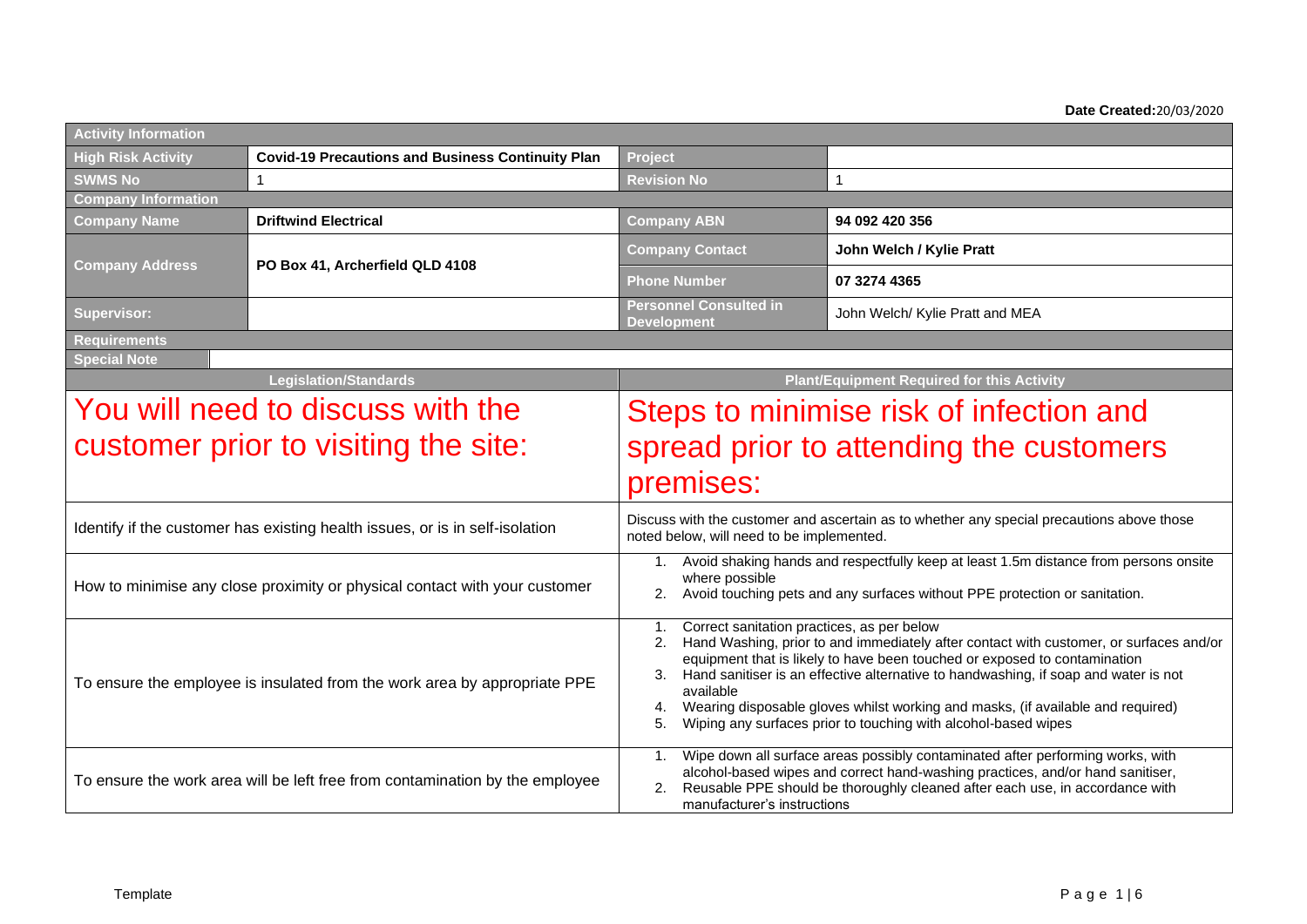|                         |     | Single use (not-reusable) PPE (gloves) and cleaning products (wipes) need to be<br>handled as potentially infected material and should be safely bagged, tagged and<br>disposed of, as rubbish. |
|-------------------------|-----|-------------------------------------------------------------------------------------------------------------------------------------------------------------------------------------------------|
| <b>Materials Used</b>   | N/A | I N/A<br><b>Safety Data Sheets Required</b>                                                                                                                                                     |
| <b>Permits/Licenses</b> | N/A |                                                                                                                                                                                                 |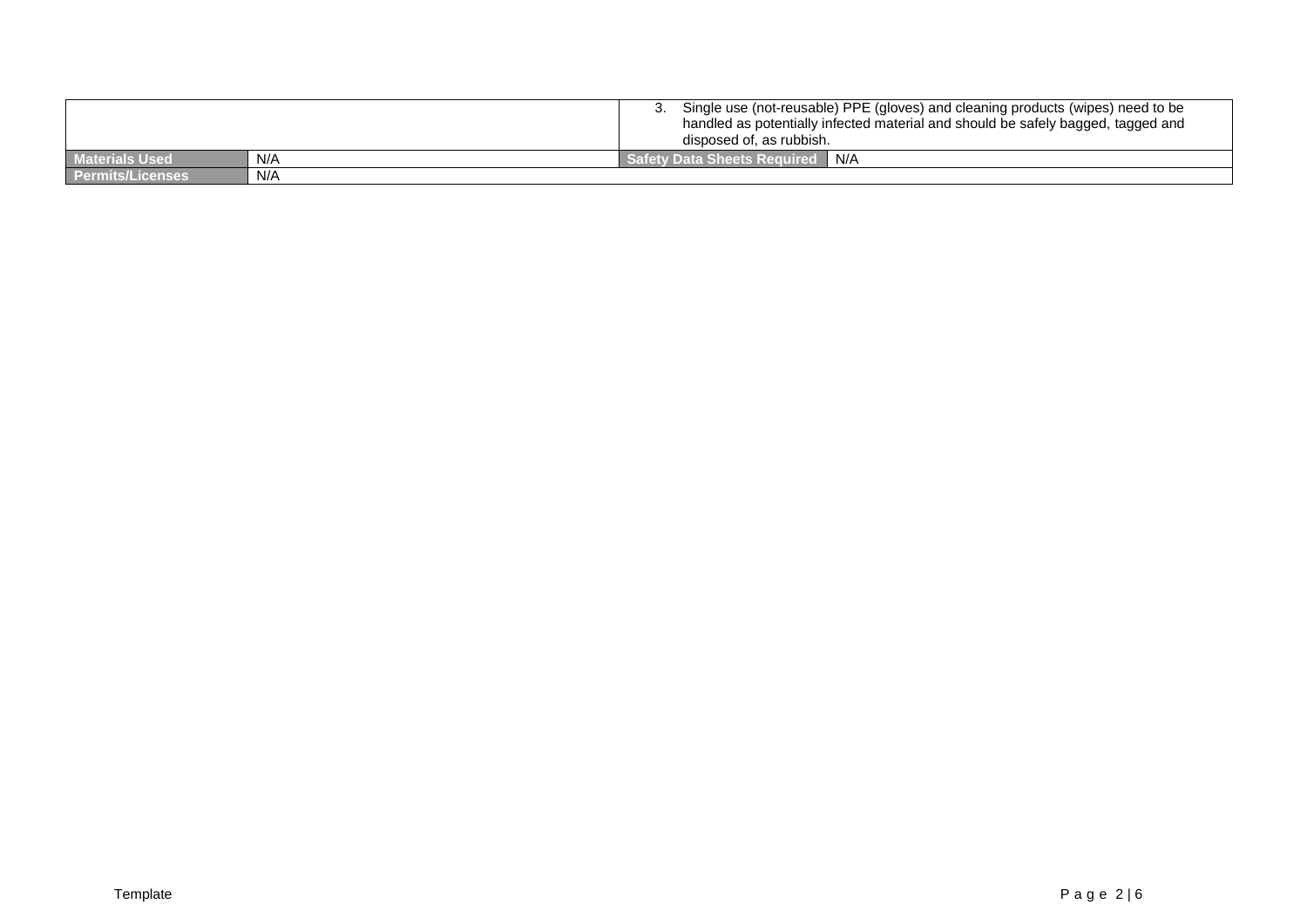| <b>PPE/Emergency</b><br>PPE Equipment - Gloves, Hand sanitizer, masks (if required)<br><b>Equipment Required</b>       |        |                                                                                                            |  |   |  |  |  |
|------------------------------------------------------------------------------------------------------------------------|--------|------------------------------------------------------------------------------------------------------------|--|---|--|--|--|
|                                                                                                                        |        | Potential Hazards to Consider (tick boxes) - These must have controls applied in the Risk Analysis section |  |   |  |  |  |
| $\Box$ Contact with customer or other<br>people onsite (social distancing<br>1.5m, avoid handshaking)                  | □      |                                                                                                            |  | □ |  |  |  |
| $\Box$ Contact with pets                                                                                               | □      |                                                                                                            |  | □ |  |  |  |
| □ Coughing or Sneezing, observing<br>correct etiquette (cough into elbow, or<br>tissue, dispose of tissue, wash hands) | $\Box$ |                                                                                                            |  | □ |  |  |  |
| $\Box$ Contaminated surfaces, in<br>designated work areas                                                              | □      |                                                                                                            |  | □ |  |  |  |
| □ Disposal of PPE equipment                                                                                            | □      |                                                                                                            |  | □ |  |  |  |

## SWMS Template - **Date Created: 20/03/2020**

| <b>PROCEDURE</b><br>(break the job down into<br>steps)                                                                                                                                       | <b>POTENTIAL SAFETY</b><br><b>AND ENVIRONMENTAL</b><br><b>HAZARDS</b><br>(what can go wrong) | <b>INHERENT</b><br><b>RISK</b><br><b>SCORE</b> | <b>MANAGEMENT METHOD</b><br>(controls to be in place in order to manage potential hazards)                                                                                                                                                                                                                                                                    | <b>RESIDUAL</b><br><b>RISK</b><br><b>SCORE</b> | <b>PERSON</b><br><b>RESPONSIBLE</b><br>(to ensure<br>implementation of<br>controls) |
|----------------------------------------------------------------------------------------------------------------------------------------------------------------------------------------------|----------------------------------------------------------------------------------------------|------------------------------------------------|---------------------------------------------------------------------------------------------------------------------------------------------------------------------------------------------------------------------------------------------------------------------------------------------------------------------------------------------------------------|------------------------------------------------|-------------------------------------------------------------------------------------|
| Discuss with customer<br>existing health issues or<br>self-isolation                                                                                                                         | Social Distancing or<br>handshaking not observed                                             | R<br>IC.                                       | Discuss with the customer and ascertain as to whether any<br>special precautions above those noted below, will need to be<br>implemented.<br>Avoid shaking hands and respectfully keep at least 1.5m<br>distance from persons onsite, where possible<br>Avoid touching pets and any surfaces without PPE protection<br>or sanitation                          | $\mathsf{C}$<br>R                              | Electrician onsite                                                                  |
| Ensure all staff onsite<br>have washed their<br>hands/sanitized, are<br>wearing PPE equipment,<br>and wipe down any<br>surface areas in<br>designated work areas<br>with alcohol-based wipes | Does not have correct<br>PPE equipment, i.e.<br>gloves                                       | $\mathbb{R}$<br>$\overline{C}$                 | Correct sanitation practices, as per below<br>Hand Washing, prior to and immediately after contact with<br>customer, or surfaces and/or equipment that is likely to have<br>been touched or exposed to contamination, and after<br>performing works<br>Hand sanitiser is an effective alternative to handwashing, if<br>3.<br>soap and water is not available | $\overline{C}$<br>IR.                          | Electrician onsite                                                                  |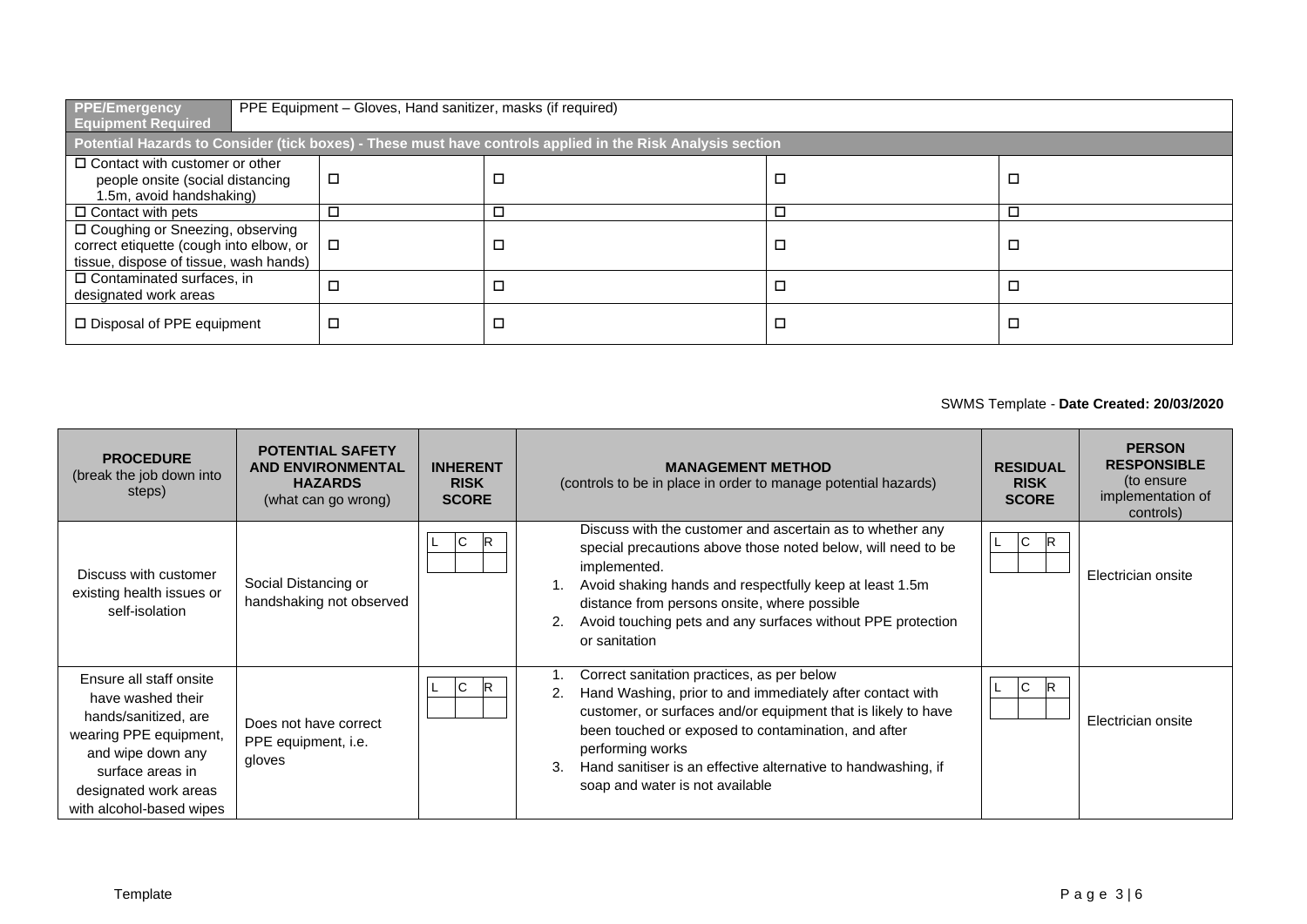| prior to touching and after<br>performing work |            |                     | 5.<br>6.                   | 4. Wearing disposable gloves whilst working and masks, (if<br>available and required)<br>Wiping any surfaces prior to touching with alcohol-based wipes<br>and after performing work to reduce the risk of transmission<br>Reusable PPE should be thoroughly cleaned after each use, in<br>accordance with manufacturer's instructions<br>7. Single use (not-reusable) PPE (gloves) and cleaning products<br>(wipes) need to be handled as potentially infected material and<br>should be safely bagged, tagged and disposed of, as rubbish.                                                                                                                                                                                                                                                                                                                                                        |                              |                    |
|------------------------------------------------|------------|---------------------|----------------------------|-----------------------------------------------------------------------------------------------------------------------------------------------------------------------------------------------------------------------------------------------------------------------------------------------------------------------------------------------------------------------------------------------------------------------------------------------------------------------------------------------------------------------------------------------------------------------------------------------------------------------------------------------------------------------------------------------------------------------------------------------------------------------------------------------------------------------------------------------------------------------------------------------------|------------------------------|--------------------|
| Handling of<br>documentation                   | Bare hands | $\mathsf{C}$<br>lR. | 1.<br>2.<br>3.<br>5.<br>6. | Correct sanitation practices, as per below<br>Hand Washing, prior to and immediately after contact with<br>customer, or surfaces and/or equipment that is likely to have<br>been touched or exposed to contamination, and after<br>performing works<br>Hand sanitiser is an effective alternative to handwashing, if<br>soap and water is not available<br>Wearing disposable gloves whilst working and masks, (if<br>available and required)<br>4. Wiping any surfaces prior to touching with alcohol-based wipes<br>and after performing work to reduce the risk of transmission<br>Reusable PPE should be thoroughly cleaned after each use, in<br>accordance with manufacturer's instructions<br>Single use (not-reusable) PPE (gloves) and cleaning products<br>(wipes) need to be handled as potentially infected material and<br>should be safely bagged, tagged and disposed of, as rubbish | $\mathsf{C}$<br>$\mathsf{R}$ | Electrician onsite |
|                                                |            | R<br>$\overline{C}$ |                            |                                                                                                                                                                                                                                                                                                                                                                                                                                                                                                                                                                                                                                                                                                                                                                                                                                                                                                     | $\overline{C}$<br>R          |                    |
|                                                |            | $\mathsf{C}$<br>R   |                            |                                                                                                                                                                                                                                                                                                                                                                                                                                                                                                                                                                                                                                                                                                                                                                                                                                                                                                     | $\overline{C}$<br>R          |                    |
|                                                |            | c <br>R<br>L        |                            |                                                                                                                                                                                                                                                                                                                                                                                                                                                                                                                                                                                                                                                                                                                                                                                                                                                                                                     | c <br>$\mathsf R$            |                    |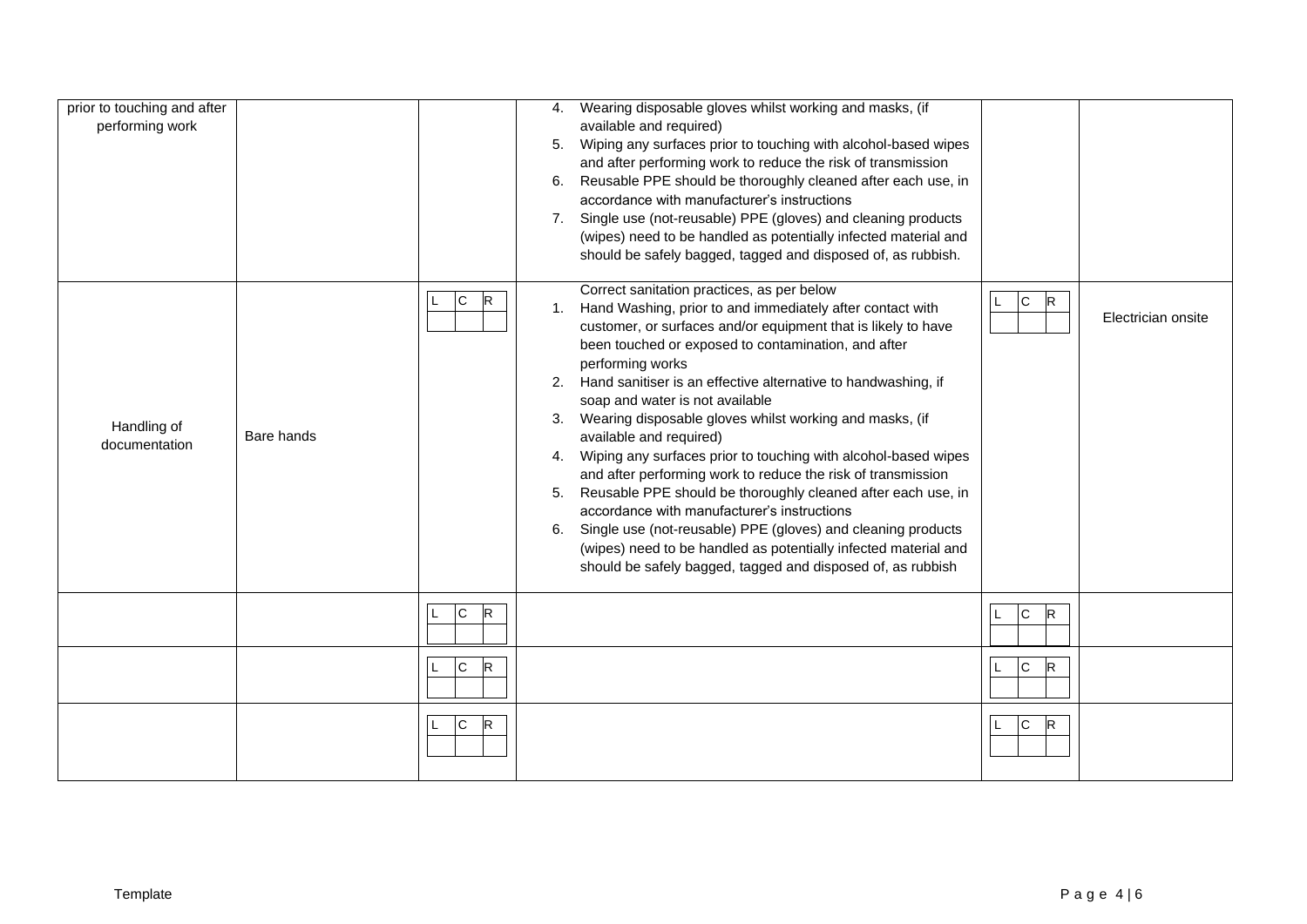| <b>Risk Matrix</b> |                    | <b>CONSEQUENCE</b>   |                  |                  |                   |                     |  |  |
|--------------------|--------------------|----------------------|------------------|------------------|-------------------|---------------------|--|--|
|                    |                    | Insignificant<br>[1] | Minor<br>[2]     | Moderate<br>[3]  | Major<br>[4]      | Catastrophic<br>[5] |  |  |
|                    | Almost Certain [5] | Moderate (5)         | <b>High (10)</b> | <b>High (15)</b> | Catastrophic (20) | Catastrophic (25)   |  |  |
|                    | Likely [4]         | Moderate (4)         | Moderate (8)     | High $(12)$      | Catastrophic (16) | Catastrophic (20)   |  |  |
|                    | Possible [3]       | Low $(3)$            | Moderate (6)     | Moderate (9)     | High $(12)$       | <b>High (15)</b>    |  |  |
|                    | Unlikely [2]       | Low $(2)$            | Moderate (4)     | Moderate (6)     | Moderate (8)      | High $(10)$         |  |  |
|                    | Rare [1]           | Low(1)               | Low $(2)$        | Low (3)          | Moderate (4)      | Moderate (5)        |  |  |

| If the residual<br>risk | Catastrophic (16+) | then                                                                            | Work unable to proceed seek other methods (Significant)              |
|-------------------------|--------------------|---------------------------------------------------------------------------------|----------------------------------------------------------------------|
|                         | High $(10 - 15)$   | Permission from high level management for work to proceed (Significant)<br>then |                                                                      |
|                         | Moderate $(4 - 9)$ | then                                                                            | Permission from worker in charge for work to proceed (Insignificant) |
|                         | Low $(1 - 3)$      | then                                                                            | Work able to proceed (Insignificant)                                 |

| . Eliminate          | . Substitute                                                          | . Isolate          | 4. Redesian                           | 5. Administrative                    | 6. PPE Last Resort                               |
|----------------------|-----------------------------------------------------------------------|--------------------|---------------------------------------|--------------------------------------|--------------------------------------------------|
| Eliminate the hazard | Substitute with a less<br>hazardous material, process or<br>equipment | Isolate the hazard | Redesign equipment or work<br>process | Introduce administrative<br>controls | Use appropriate Personal<br>Protective Equipment |

| $C =$ Consequence                                                                                                    | $L =$ Likelihood                                                                             |
|----------------------------------------------------------------------------------------------------------------------|----------------------------------------------------------------------------------------------|
| 5 = Catastrophic = Fatality, permanent disability, long term widespread impacts, huge financial loss.                | $5 =$ Almost Certain = It is almost certain that the risk will occur in most circumstances.  |
| 4 = Major = Permanent disability or extensive injuries, medium to long term widespread impact, major financial loss. | 4 = Likely = The risk is likely to occur in most circumstances.                              |
| 3 = Moderate = Lost time injury, reversible medium term local impact, high financial loss.                           | $3$ = Possible = There is uncertainty that the risk could occur.                             |
| 2 = Minor = Medical treatment, reversible short – medium term impact to local area, medium financial loss.           | $2$ = Unlikely = The risk could occur at some time but there is confidence that it will not. |
| 1 = Insignificant = First aid, limited impact to minimal area, low financial loss.                                   | $1 =$ Rare = The impact/risk may occur only in exceptional circumstances.                    |